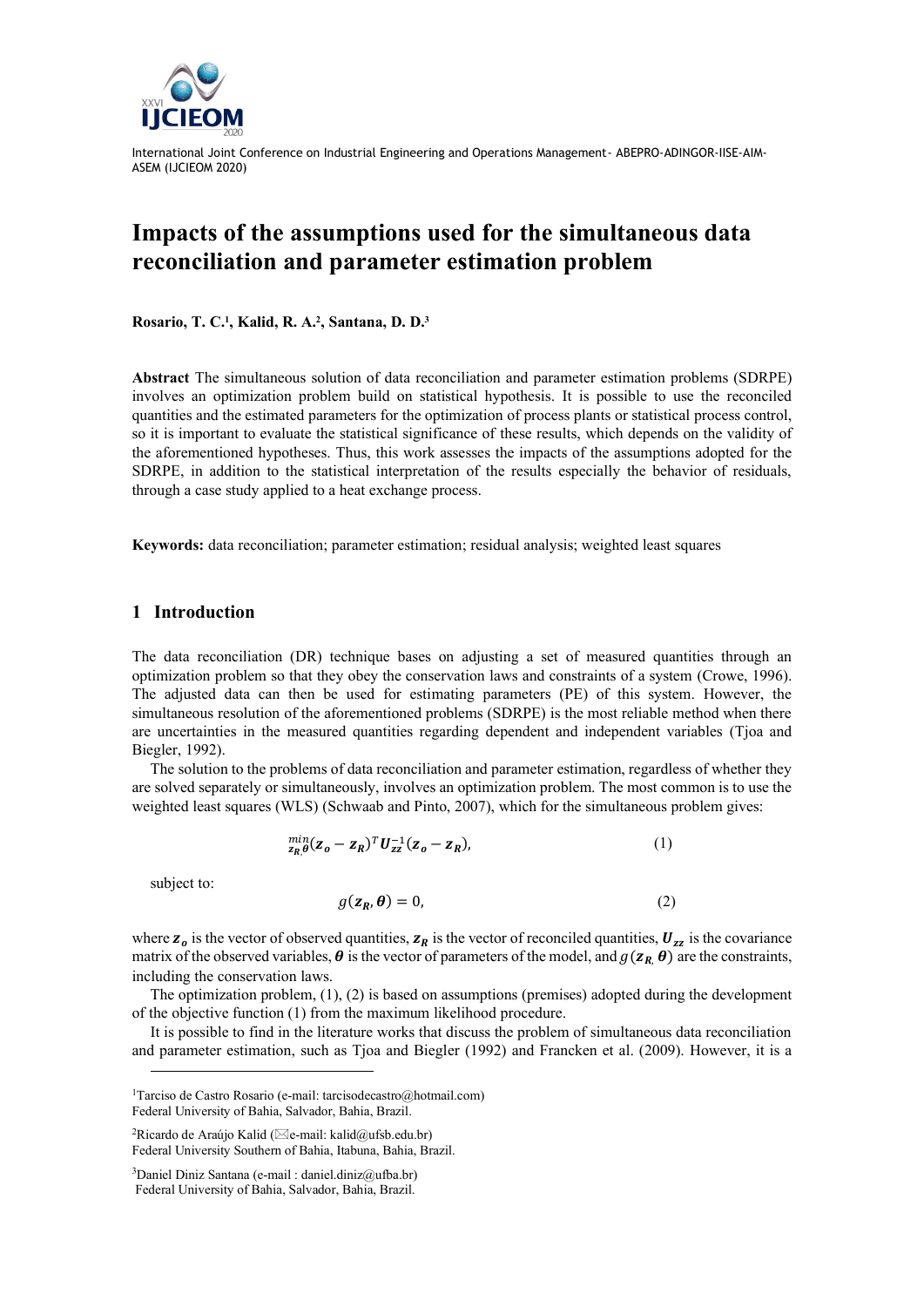

common approach to do not present a residual analysis to investigate whether the assumptions adopted for the construction of the objective function were satisfied, which can limit the interpretation of the results from a statistical perspective. Thus, the purpose of this work is to discuss the importance of performing a residual analysis for the SDRPE results and to present appropriate tools to perform it. From this, it is possible to evaluate the impacts on the statistical interpretation of the results through a case study

This work is organized as follows: Section 2 presents the development of the objective function from the maximum likelihood procedure highlighting its premises. Section 3 presents the statistical evaluation needed to evaluate if such premises are fulfilled after an estimation procedure. Section 4 details the methodology of the case study to exemplify the statistical evaluation. Section 5 presents the results within the statistical interpretation. Finally, Section 6 offers some concluding remarks.

## **2 Revisiting the objective function**

The objective function of the SDRPE problem can be obtained from the maximum likelihood procedure (3), which aims to maximize the probability that the experimental data are as close as possible to its real values (Schwaab and Pinto, 2007; Bard, 1973).

$$
\max L(\mathbf{z}, \boldsymbol{\theta}, \mathbf{t}) = \max p(\mathbf{z}_o; \mathbf{z}, \mathbf{U}_{zz}, \mathbf{t}),
$$
\n(3)

where **z** is the vector of the real (and unknown) values of the quantities, L is the likelihood function,  $p$  is a probability function and **t** is the time.

<span id="page-1-0"></span>To solve (3) is necessary establish some assumptions. Table 1 describes the premises generally adopted.

| Assumptions    | Description                                                                         |  |
|----------------|-------------------------------------------------------------------------------------|--|
| A1             | The process is in steady state.                                                     |  |
| A2             | The experiment is well done.                                                        |  |
| A <sub>3</sub> | The residues (difference between the observed data and the respective reconciliated |  |
|                | values) are normally distributed.                                                   |  |
| A4             | The model represents the process.                                                   |  |
| A5             | The residues are not autocorrelated.                                                |  |

**Table 1.** Description of the assumptions adopted for the development of the objective function.

If the assumptions **A1**, **A2** and **A3** are valid: data in steady stated, trustworthy and adherents a Gaussian probability density function then form (3) can be written as follows:

$$
p(\mathbf{z}_o; \mathbf{z}, \mathbf{U}_{zz}) = \frac{1}{\sqrt{2\pi \det(\mathbf{U}_{zz})}} exp\left[-\frac{1}{2}(\mathbf{z}_o - \mathbf{z})^T \mathbf{U}_{zz}^{-1}(\mathbf{z}_o - \mathbf{z})\right].
$$
 (4)

When considering the assumption A4 the value of  $z$  can be described by  $z_R$ , a value obtained from a representative model. Thus, (4) takes the following form:

$$
p(\mathbf{z}_o; \mathbf{z}_R, \mathbf{U}_{zz}) = \frac{1}{\sqrt{2\pi \det(\mathbf{U}_{zz})}} exp\left[-\frac{1}{2}(\mathbf{z}_o - \mathbf{z}_R)^T \mathbf{U}_{zz}^{-1}(\mathbf{z}_o - \mathbf{z}_R)\right].
$$
 (5)

By replacing  $(5)$  in  $(3)$ :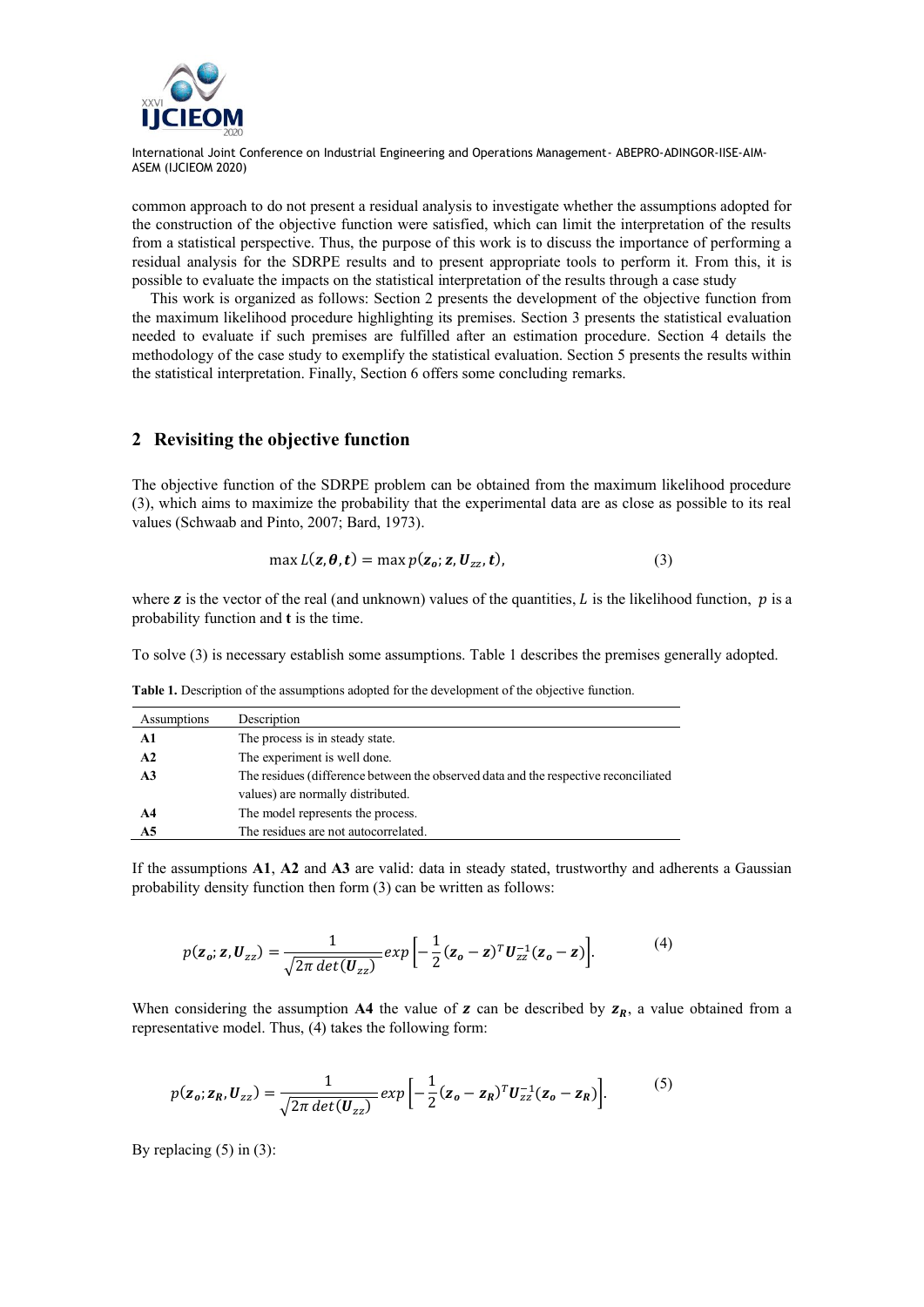

$$
L(\mathbf{z}_R, \boldsymbol{\theta}) = \frac{1}{\sqrt{2\pi \det(\mathbf{U}_{zz})}} \exp\left[-\frac{1}{2}(\mathbf{z}_o - \mathbf{z}_R)^T \mathbf{U}_{zz}^{-1}(\mathbf{z}_o - \mathbf{z}_R)\right].
$$
 (6)

The objective is to maximize (6). By applying the natural logarithm and performing mathematical operations on (6), the maximum likelihood procedures result in minimizing:

$$
L(\mathbf{z}_R, \boldsymbol{\theta}) = (\mathbf{z}_o - \mathbf{z}_R)^T \mathbf{U}_{zz}^{-1} (\mathbf{z}_o - \mathbf{z}_R). \tag{7}
$$

Therefore, using the objective function described by (7) in an optimization problem the statistical interpretations of the results implies that the results will satisfy the assumptions adopted in [Table](#page-1-0) 1.

#### **3 The importance of statistically evaluate of the reconciled values**

According to Schwaab and Pinto (2007), estimation procedures do not end after the solution of the optimization problem, because it is necessary to analyze the quality of the results obtained through appropriate statistical tools. This strategy allows us to conclude whether the estimation procedure performed is satisfactory or there is a need to reevaluate the experimental data, process model, and assumptions, for example.

The statistical significance of the objective function used depends on the validity of the defined assumptions. Therefore, the results obtained are statistically valid if the defined assumptions are confirmed (Montgomery and Runger, 2003). According to Santana (2014), the fulfillment of the assumptions can be verified through the residual analysis applied to the obtained values.

Table 2 presents suggestions to check the validity of the adopted assumptions.

| Assumptions | How to evaluate                                                          |
|-------------|--------------------------------------------------------------------------|
| Al          | It must be verified by the analyst of the experiment.                    |
| A2          | Cannot be proved, but only controlled by performing the experiments in a |
|             | controlled and adequate way.                                             |

**Table 2.** Suggestions to check the validity of the adopted assumptions.

| $\mathbf{A}$ 3 | Can be evaluated through hypothesis tests and graphical analysis.        |
|----------------|--------------------------------------------------------------------------|
| A4             | Can be ensured through conceptual and qualitative evaluation and through |
|                | hypothesis tests and graphical analysis.                                 |
| A5             | Can be evaluated through hypothesis tests and graphical analysis.        |

# **4 Methodology**

## *4.1 Case study*

The case study discussed in this work is borrowed from Rosario et al. (2020) which compare two methods of solution (decoupled and simultaneous) for the SDRPE problem using a heat exchange system (Fig. 1). The decoupled solution solves both problems separately through a loop until convergence is achieved. In the simultaneous solution the problems are solved simultaneously by using a single optimization problem.

This work evaluates only the results obtained for the simultaneous solution which treats the SDRPE problem through a single optimization problem. In fact, the SDRPE is a coupled problem, i.e. all variables are included in a single objective function. The decoupled solution is just a mathematical artifice to help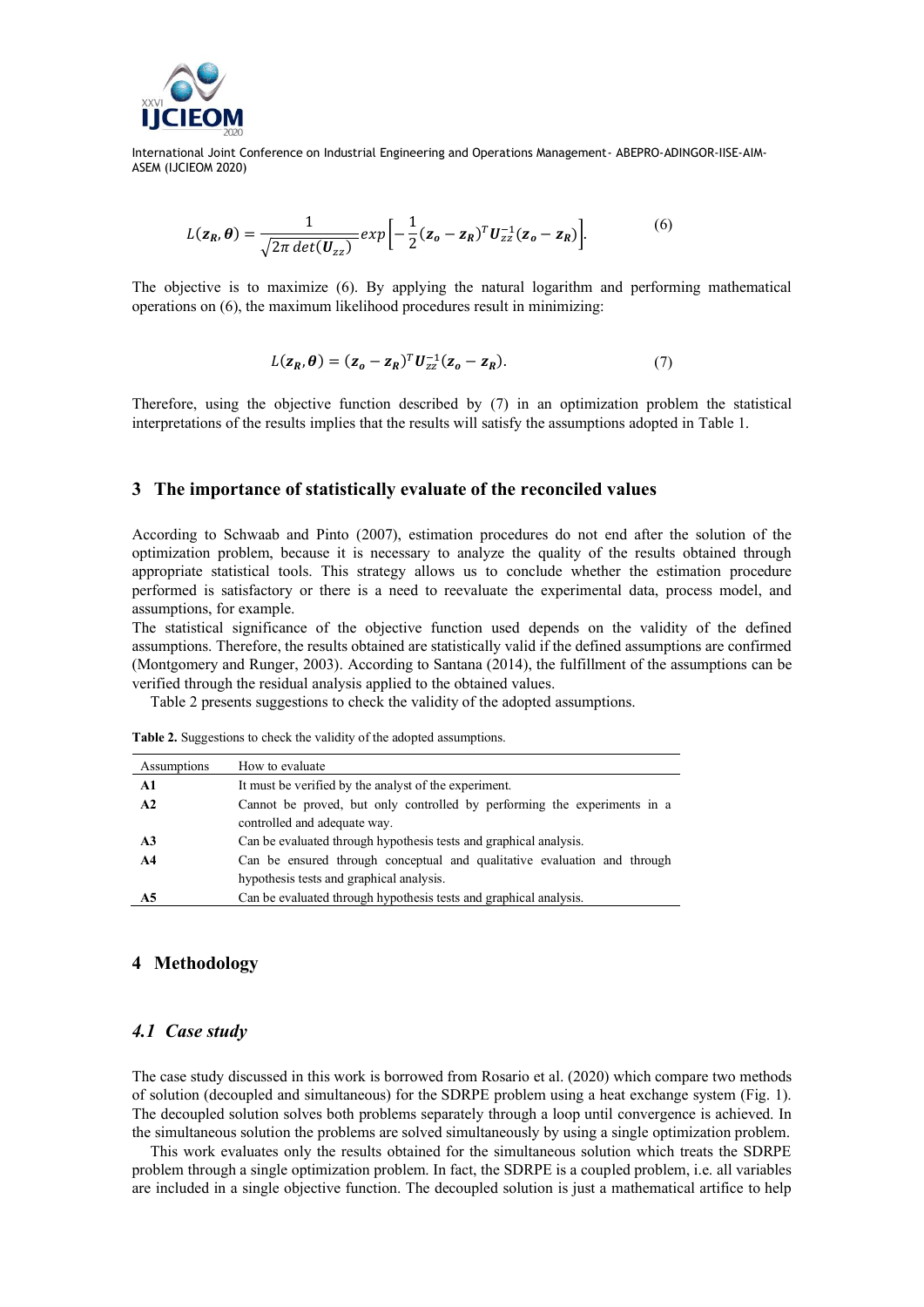

solve the problem (Rosario et al., 2020). Moreover, in order for the parameters to inherit the statistical information contained in the measurements, the data reconciliation and the parameter estimation must be done simultaneously instead of sequentially (Crowe, 1996).



Fig. 1. Heat exchange process diagram. Font: adapted from Narasimhan and Jordache (2000).

## *4.2 Residual analysis*

The residual analysis is performed based on statistical and graphical tools as depicted in Fig. 2.



**Fig. 2***.* Tools used to evaluate the residues of the results obtained.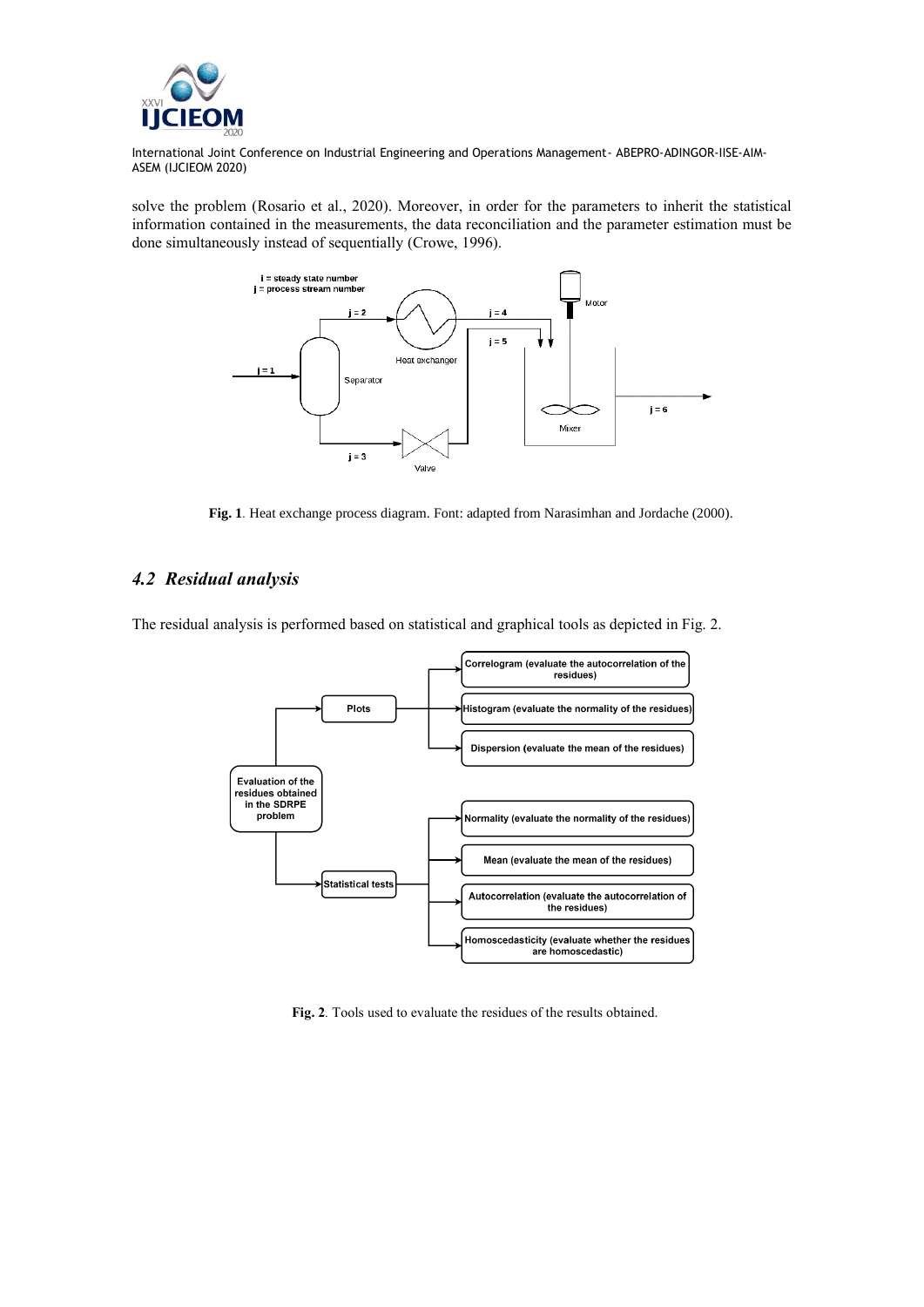

## **5 Results and discussion**

## *5.1 Assumptions A1 and A2*

The assumption of a steady-state process (A1) depends on the behavior of the studied process. So, it is assumed that the analyst knows this information properly. Regarding the assumption of a well-done experiment (A2), it is related to how the experiment is conducted and can be controlled through the planning experiments technique. Therefore, it is the responsibility of the analysts to ensure that these assumptions are valid.

#### *5.2 Assumptions A3 and A4*

The validity of assumptions regarding the normally distributed residues (A3) and the representative model (A4) is evaluated based on the residues obtained after the resolution of the SDRPE problem.

Fig. 3a shows that the histograms of the residues do not present adherence to a normal PDF (probability density function), because the behavior deviates from the expected distribution (red line), in addition Fig. 3b suggests that the mean of the residues is not equal to zero.

 Statistical tests are performed to confirm such analysis and are presented in in Table 2, considering a 95% probability of coverage. It is confirmed that the residues are not adherent to a normal PDF. Additionally, the Ttest allows to confirm that the residues do not have a zero mean, and the homoscedasticity tests showed that probably the residues are not homoscedastic. So, the representative model assumption can be questioned.



**Fig. 3a**. Histogram of the relative residues. **Fig. 3b**. Relative residue dispersion for the

model estimates.

 $30$ 

**Table 3**. Results of the tests of normality, mean and homoscedasticity applied to residues.

| Test                              | Null hypothesis              | p-value                |
|-----------------------------------|------------------------------|------------------------|
| Lilliefors                        | Residues adhere to normality | $2,00 \times 10^{-15}$ |
| <b>T</b> test                     | Mean equal to zero           | $7.61 \times 10^{-6}$  |
| White test (Lagrange multipliers) | Residues are homoscedastic   | $1.22 \times 10^{-2}$  |
| White test (Test F)               | Residues are homoscedastic   | $9.10 \times 10^{-3}$  |
| Bresh Pagan (Test F)              | Residues are homoscedastic   | $1.79 \times 10^{-7}$  |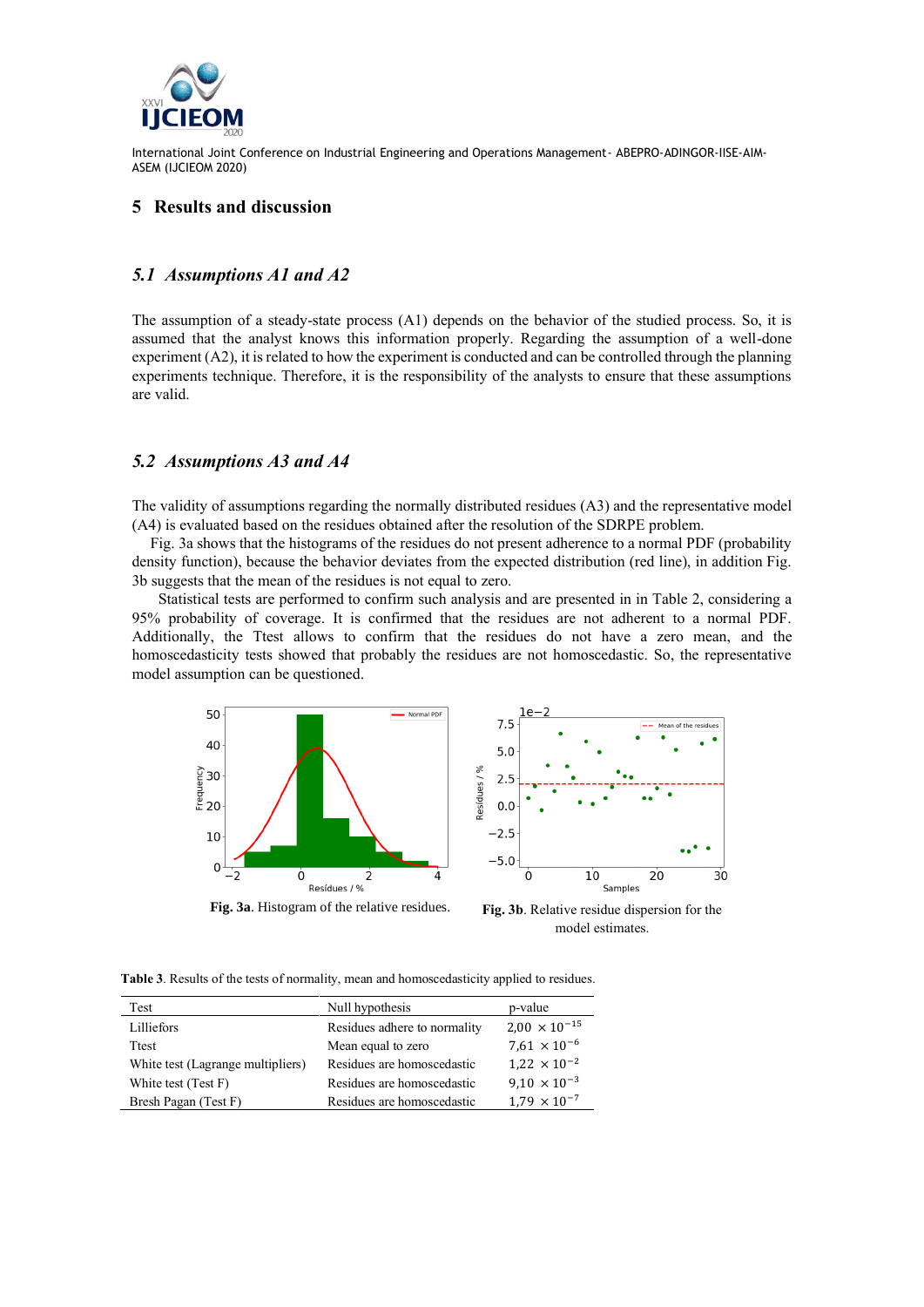

## *5.3 Assumption A5*

The autocorrelation plots (Fig. 4) present peaks that exceeded the interval limits of 95% confidence, suggesting that the residues are autocorrelated. Consequently, there is no independence between the measurements. The results presented in Table 4, performed for 95% probability coverage, also allow questioning the validity of the assumption that the residues are not autocorrelated.



**Fig. 4**. Autocorrelation of the relative residues.

**Table 4.** Results of the autocorrelation tests applied to residues.

| Test                | Null hypothesis                                    | p-value |
|---------------------|----------------------------------------------------|---------|
| $Ljung-Box (Chi-2)$ | Not autocorrelated residues                        | 0.059   |
|                     | Ljung-Box (Box-pierce) Not autocorrelated residues | 0.063   |

# *5.4 Impacts of residual analysis*

The unsuitability of the assumptions **A3**, **A4**, and **A5** does not invalidate the results obtained, but makes it impossible to interpret the statistical significance of the adjusted model using the weighted least squares method. Alternatively, one can investigate the presence of outliers in the process and solve the problem again by removing such points or develop an objective function that does not incorporate such assumptions.

## **6 Conclusion**

This work discussed the need for statistical analysis of the residuals after the simultaneous data reconciliation procedures and its impact on the interpretation of results. The case study exemplified such procedures in which it is not possible to confirm the assumptions applied to develop the objective function. In fact, three of the premises adopted for the development of the weighted least squares objective function are not met, so nothing can be concluded about the statistical significance of the results obtained for the case study evaluated. However, questioning the statistical significance of the results do not imply that they are wrong or that the adjusted model cannot be used.

As a suggestion for future work, one has: (a) the impacts of the of gross errors or outliers in the process on the fulfillment of such assumptions, (b) methodologies to compare the results obtained from different procedures, when conflicting conclusions are obtained from the hypothesis testing, and (c) development of objective functions that solve the Maximum Likelihood problem without incorporating the assumptions of normally distributed and not autocorrelated residues.